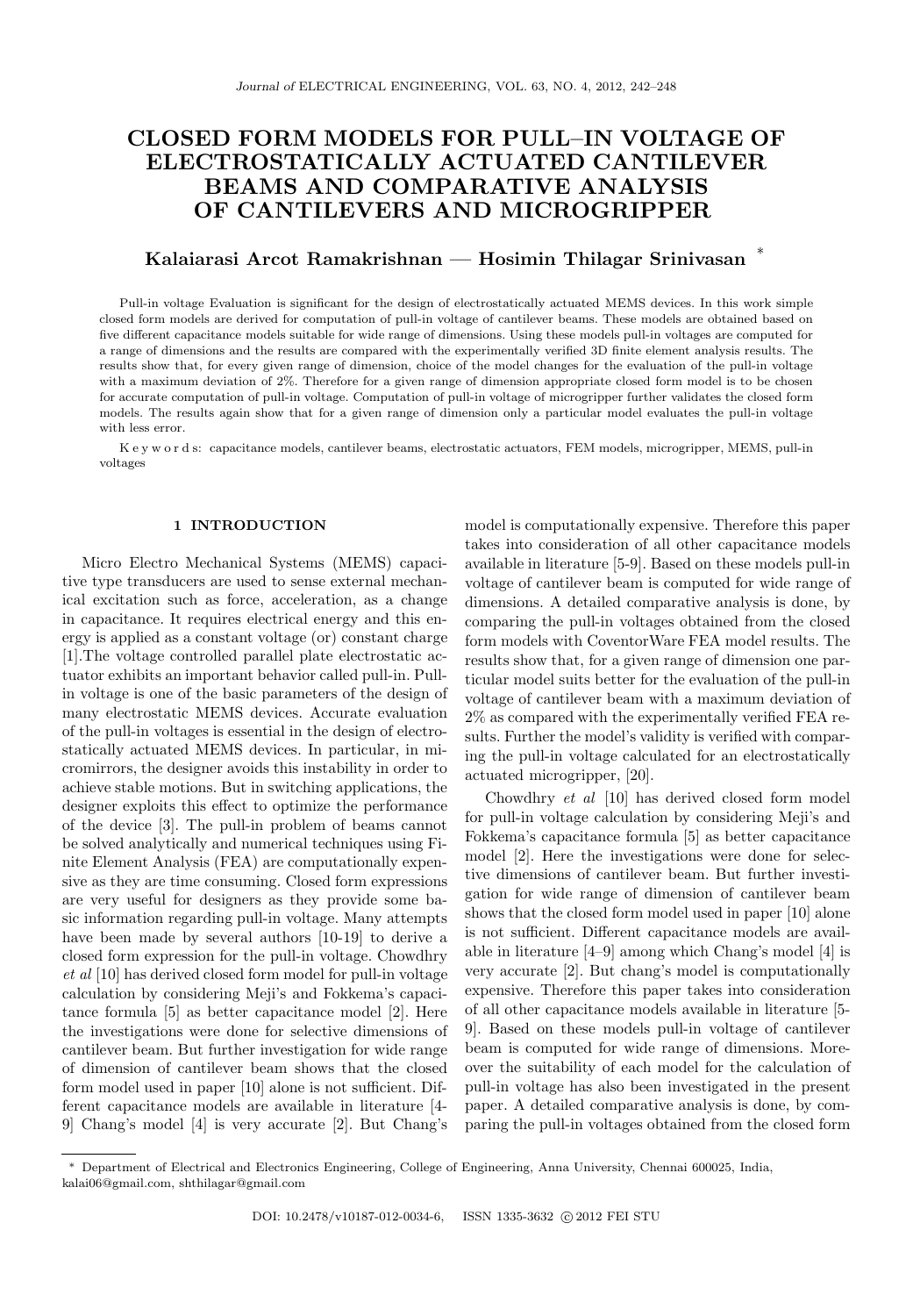

Fig. 1. The basic electrostatic actuator - Lumped parameter model of parallel plate electrostatic actuator

models with CoventorWare<sup>TM</sup> FEA model results. The results show that, for a given range of dimension one particular model suits better for the evaluation of the pull-in voltage of cantilever beam with a maximum deviation of  $\pm 2\%$  as compared with the experimentally verified FEA results.

## 2 CANTILEVER BEAM PULL–IN VOLTAGE MODEL

The lumped parameter model of the actuator is shown in Figure 1. It is also assumed that the movable plate's elastic restoring force (spring force) is linear. By neglecting any damping within the system, the equation of motion of the movable plate due to an electrostatic force  $f_E$ can be expressed as,

$$
m\frac{\mathrm{d}^2 z}{\mathrm{d}t^2} + kz = f_E. \tag{1}
$$

where  $m - i$ s the mass and  $k - i$ s the spring constant. The electrostatic attraction force  $(f_E)$  of the plate can be found by differentiating the stored energy of the capacitor with respect to the position of the movable plate and is given as

$$
f_E = -\frac{d\left(\frac{1}{2}CV^2\right)}{dz} = \frac{\varepsilon_0 AV^2}{2(d_0 - z)^2}
$$
 (2)

$$
C = \frac{\varepsilon_0 A}{d_0 - z} \tag{3}
$$

where  $C$  — is the capacitance,  $\varepsilon_0$  — is the permittivity of free space,  $A$  — is the beam area,  $d_0$  — is the distance between movable and fixed plates and  $z$  — is the displacement of the movable plate; and the spring force (elastic restoring force) is represented as

$$
f_M = kz \tag{4}
$$

where  $f_M$  — is the mechanical elastic restoring force. At equilibrium  $f_{\text{electrostatic}} = f_{\text{spring}}$ . At a static equilibrium  $f_M = f_E$ .

If the electrostatic force is increased by increasing the applied voltage and if that force is greater than the elastic restoring force, the equilibrium is lost and the movable plate will collapse on the fixed ground plate. This phenomenon is known as pull-in. Hence at equilibrium

$$
kz = \frac{\varepsilon_0 A V^2}{2(d_0 - z)^2},\tag{5}
$$

To evaluate the pull-in voltage  $(V_{PI})$  the above equation is solved as in [1], giving

$$
V_{PI} = \sqrt{\frac{8kd_0^3}{27\varepsilon_0 A}}.
$$
\n(6)

from where the spring constant of the movable plate is found easily

$$
k = \frac{27\varepsilon_0 A V_{PI}^2}{8d_0^3} \,. \tag{7}
$$

If the applied voltage is increased beyond the pull-in voltage, the resulting electrostatic force will overcome the elastic restoring force and will cause the movable plate collapse on the fixed ground plane and the capacitor will be short circuited. By expanding (3) using a Taylor series approximation about a distance  $z_0$  as outlined in paper [12], equation the following can be derived

$$
f_E = \frac{\varepsilon_0 A V^2}{2(d_0 - z)^2} = \frac{\varepsilon_0 A V^2}{2(d_0 - z)^2} \Big|_{z = z_0}
$$
  
 
$$
+ \frac{\varepsilon_0 A V^2(-2)(-1)}{2(d_0 - z)^3} \Big|_{z = z_0} (z - z_0) + \dots, \quad (8)
$$

After simplification and rearrangement of the terms in (8) we find

$$
f_E = \frac{\varepsilon_0 A V^2}{2(d_0 - z)^2} \Big[ 1 + 2 \frac{z - z_0}{d_0 - z_0} + \dots \Big].
$$
 (9)

By substituting  $F_E$  from (9) into (1), we have

$$
m\frac{\mathrm{d}d^{2}}{\mathrm{d}t^{2}} + kz = \frac{\varepsilon_{0}AV^{2}}{2(d_{0} - z_{0})^{2}} \Big[ 1 + 2\frac{z - z_{0}}{d_{0} - z_{0}} + \dots \Big]. \tag{10}
$$

and after rearrangement

m

$$
m\frac{d^2 z}{dt^2} + \left(k - \frac{\varepsilon_0 A V^2}{2(d_0 - z_0)^3}\right)z
$$
  
= 
$$
\frac{\varepsilon_0 A V^2}{2(d_0 - z_0)^2} \Big[1 - 2\frac{z_0}{d_0 - z_0} + \dots\Big].
$$
 (11)

From (11) it is evident that the electrostatic attraction force effectively modifies the spring constant of the movable plate and the term within the parenthesis on the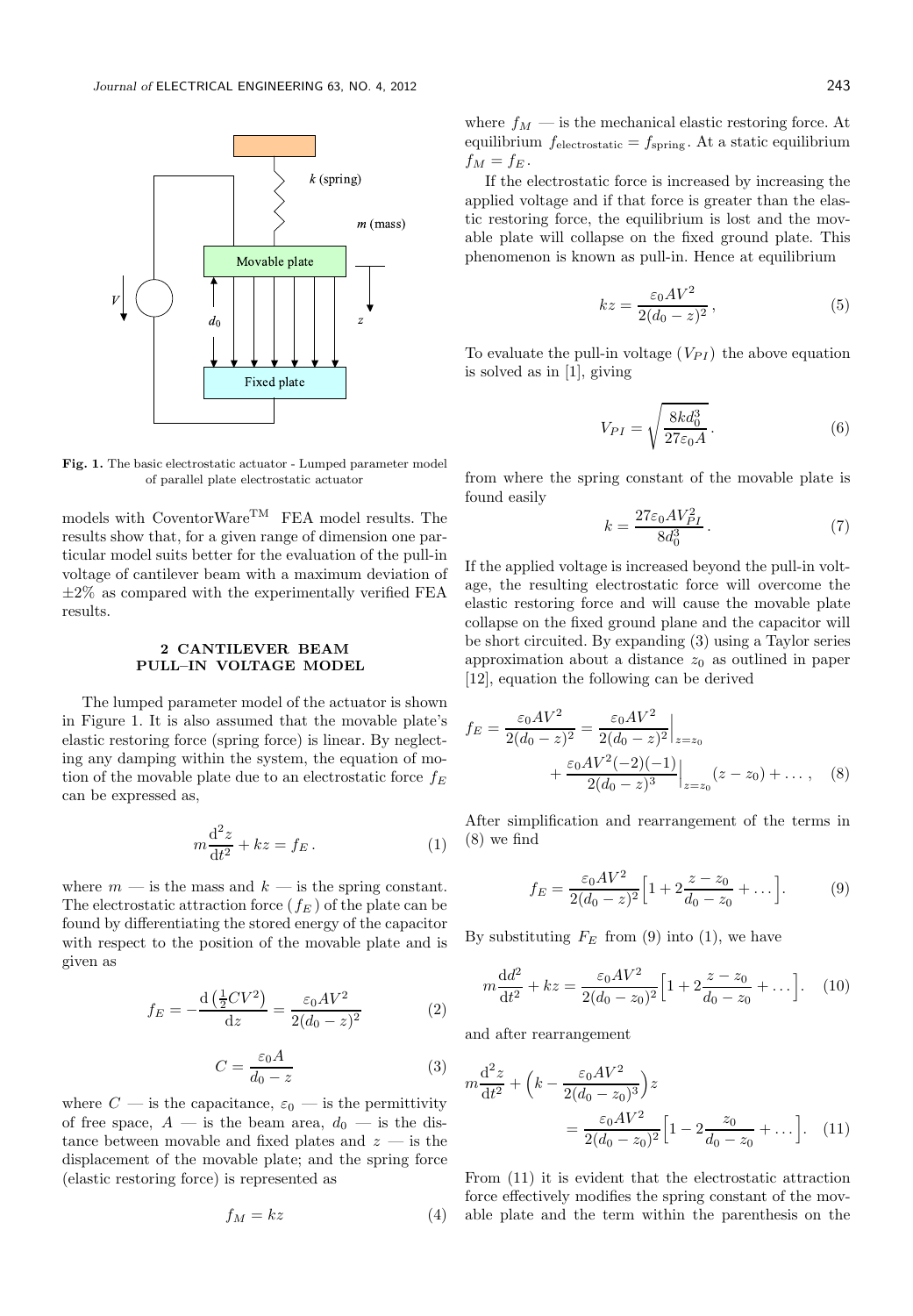

Fig. 2. (a) – a cantilever beam separated from a fixed ground plane by a dielectric spacer, (b)– deformation of the beam due to electrostatic force



Fig. 3. Linearization of the electrostatic force about the zero deflection point ( $z_0 = 0$ )

left-hand side of (11) represents the effective spring constant at a specific voltage. The amount of modification is termed as the spring softening and can be expressed as

$$
k_{\rm soft} = \frac{\varepsilon_0 A V^2}{2(d_0 - z)^3}.
$$
 (12)

For a cantilever beam as shown in, Fig.  $2(a)$ , the electrostatic force becomes increasingly non-uniform as the beam deforms as shown in Fig. 2(b). As a result, the tip of the cantilever will experience a higher attractive force comparing to the region closer to the fixed end. Following [11], an expression for a uniform pressure causing a cantilever tip deflection of z can be derived as

$$
P = \frac{kz}{wl} = \frac{2}{3} \frac{\tilde{E}h^3}{l^4} z \tag{13}
$$

where  $\tilde{E}$  is the plate modulus  $E/(1-\nu^2)$ , and  $E$  — is the Young's Modulus,  $\nu$  — is the Poisson's Ratio,  $w$  is the width of beam,  $l$  — is the beam length, and  $h$  is the height of the beam.

A uniform linearized model of the electrostatic force can be obtained from (11) and (12) by linearizing the electrostatic force about zero deflection point  $(z_0 = 0)$ as shown in Fig. 3. Since before any deflection the beam surface is assumed to be planar, the parallel-plate approximation can easily be applied without causing any significant error if air-gap thickness  $(d_0)$  is very small compared to the lateral dimensions of the beam. Linearizing (11) about the point  $z_0 = 0$ , the following equation is arrived

$$
m\frac{d^2z}{dt^2} + (k - k_{\text{soft}})z = \frac{\varepsilon_0 w l V^2}{2d_0^2},
$$
 (14)

with the appropriate spring softening

$$
k_{\rm soft} = \frac{\varepsilon_0 w l V^2}{2d_0^3} \,. \tag{15}
$$

Rearranging (14) and neglecting the time-dependent term in a static case, the force equilibrium relation for any displacement z can be obtained. It is given by

$$
kz = \frac{\varepsilon_0 w l V^2}{2d_0^2} + k_{\text{soft}} z. \tag{16}
$$

The effective linearized uniform electrostatic pressure on the beam can be found from (16) and it is given as

$$
P_{eff} = \frac{F_{E-\text{linear-uniform}}}{wl} = \frac{\varepsilon_0}{V^2} 2d_0^2 + \frac{k_{\text{soft}}z}{wl} \,. \tag{17}
$$

Substituting  $k_{soft}$  from (15) into (17) and replacing z in (17) by the pull-in deflection  $z = 1/3d_0$ , the pull-in electrostatic pressure  $P_{\text{PI-electrostatic}}$  can be evaluated as

$$
P_{PI-\text{electrostatic}} = \frac{5\varepsilon_0 V_{PI}^2}{6d_0^2} \tag{18}
$$

where  $V_{PI}$  represents the pull-in voltage. In order to compensate for the error that arises due to neglecting higher order terms in Taylor series expansion and error due to the linearization, a compensation factor  $(c_f)$  has been determined by a trial and error method, while comparing the results with  $\text{CoverWare}^{\text{TM}}$  FEA model results. The compensation factor is applied to (18) to get

$$
P_{PI-\text{electrostatic}} = c_f \varepsilon_0 V_{PI}^2 \frac{5}{6d_0^2} \,. \tag{19}
$$

By substituting the pull-in deflection,  $z = 1/3d_0$ , in (13), the elastic restoring pressure at pull-in is obtained.

$$
P_{PI-\text{elastic}} = \frac{2}{3} \frac{\tilde{E}h^3}{l^4} \frac{d_0}{3} = \frac{2\tilde{E}h^3 d_0}{9l^4} \,. \tag{20}
$$

Since at pull-in equilibrium, the electrostatic pressure is just counterbalanced by the elastic restoring pressure  $(P_{PI-electrostatic} = P_{PI-elastic})$ , equations (19) and (20) can now be solved simultaneously to yield the final closedform expression for the pull-in voltage as

$$
V_{PI} = \frac{h}{l^2} \sqrt{\frac{0.222h}{c_f(5/6)d_0} \frac{\tilde{E}}{\varepsilon_0}}.
$$
 (21)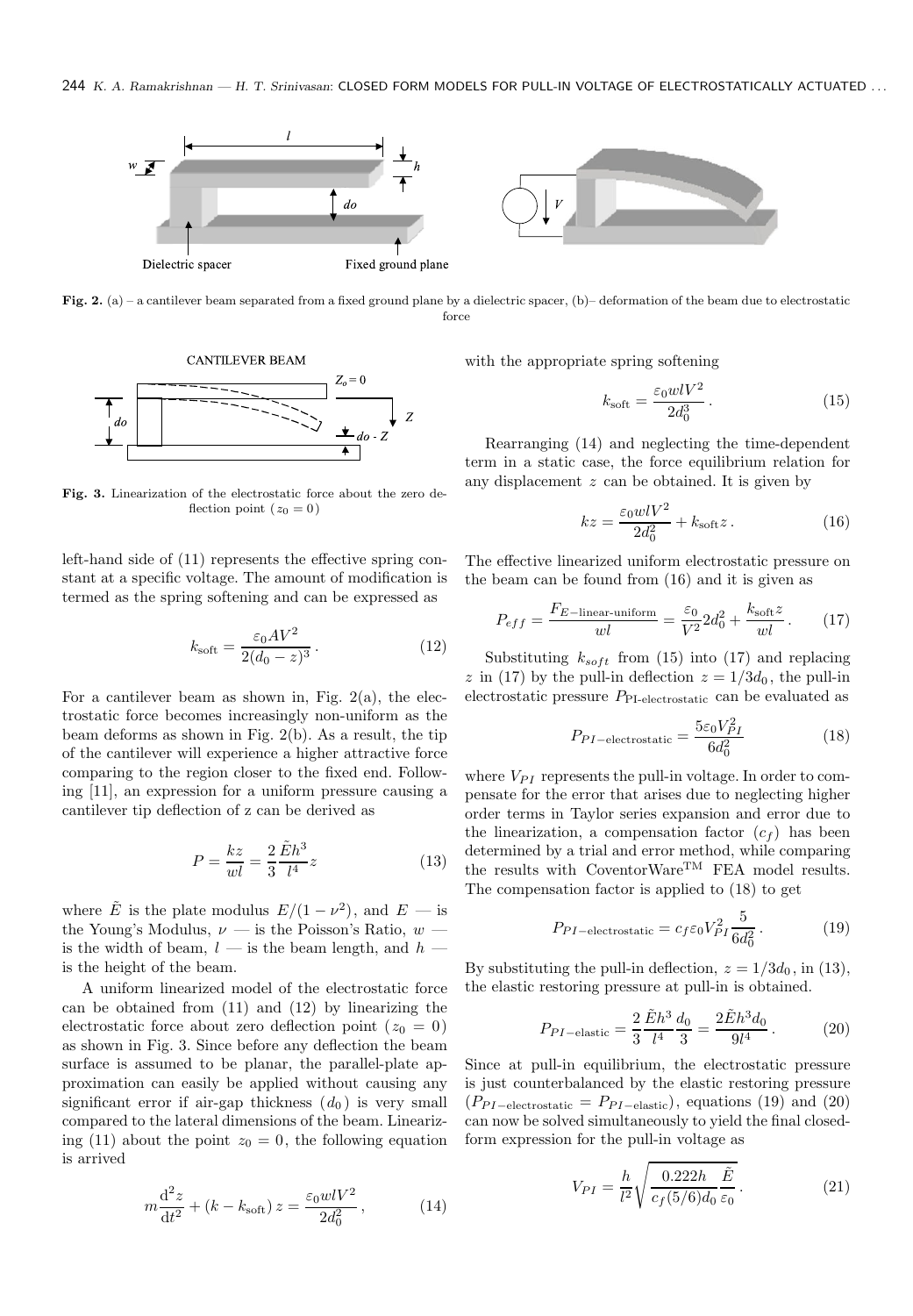# 3 CLOSED FORM MODELS OF PULL–IN VOLTAGE FROM CAPACITANCE MODELS

#### 3.1 Capacitance Models

This section presents the closed form models of pullin voltage obtained from various models of capacitances available in literature [5–9], using the procedure explained in the above section. These capacitance models are basically parallel plate models with fringing fields. These capacitance models are found to be suitable for wide range of dimensions of parallel plate capacitors [2]. Based on these capacitance models the closed form models of pullin voltage are derived and presented in Section 3.2. Further its suitability for different range of dimensions is extensively investigated in Section 4.

#### 3.1.1 Mejis and Fokkemas model (Model 1)

Meii and Fokkema [5] improved Sakurais model [8] by extending the empirical expression.

$$
c = \varepsilon_0 l \left[ \frac{w}{d_0} + 0.77 + 1.06 \left( \frac{w}{d_0} \right)^{0.25} + 1.06 \left( \frac{h}{d_0} \right)^{0.25} \right]. \tag{22}
$$

The first term describes the parallel-plate capacitor and the other allows for all side effects.

#### 3.1.2 Yuan and Tricks model (Model 2)

Yuan and Trick [6] presented simple analytic approximation. They replaced the rectangular line profile with an "oval" one. The resulting capacitance is given by

 $c =$ 

$$
\varepsilon_0 l \left[ \frac{w - h/2}{d_0} + \frac{2\pi}{\log(1 + \frac{2d_0}{h} + 2\sqrt{\frac{d_0}{h}(\frac{d_0}{h} + 1)})} \right].
$$
 (23)

With reference to  $[2, 6]$ , a maximum error of 10 percent with respect to Changs formula [4] is stated.

3.1.3 Elmasrys model (Model 3)

$$
c = \varepsilon_0 l \left[ \frac{w}{d_0} + 2 \log \left( 1 + \frac{h}{d_0} \right) + \frac{2h}{d_0} \log \left( 1 + \frac{w/2}{h + d_0} \right) \right]. \tag{24}
$$

The first term of (24) represents the parallel plate capacitance, the second represents the capacitance associated with the side walls, and the third term represents the capacitance associated with the top side of the beam.

3.1.4 Sakurai and Tamarus model (Model 4)

$$
c = \frac{\varepsilon_0 l}{d_0} \Big[ 1.15 \frac{w}{d_0} + 2.80 \Big( \frac{h}{d_0} \Big)^{0.222} \Big].
$$
 (25)

The first term of (25) represents the capacitance of the top and side walls of the beam and the second term represents the side wall contribution.

3.1.5 Palmers model (Model 5)

$$
c = \frac{\varepsilon_0 lw}{d_0} \Big[ 1 + 2\frac{d_0}{\pi w} + 2\frac{d_0}{\pi w} \log \frac{\pi w}{d_0} \Big].
$$
 (26)

This model includes the parallel plate capacitance and includes the fringing field capacitance due to the width of the capacitor. But it neglects the capacitance due to the lateral surfaces.

## 3.2 Pull-in Voltage

Based on the above capacitance models the closed form models of the pull-in voltages are derived based on the procedure outlined in [12], whose final form is presented in Appendix. It is to be noted that here shown model 1 has been already discussed in [10]. Now, as explained before a compensation factor is applied for every model whose value is the same irrespective of the change in dimensions.

#### 3.3 FEA Based Computation of Pull-in Voltage

The cantilever beam is modeled and analyzed for wide range of dimensions using Finite Element Analysis (FEA) based software platform CoventorWare. Meshing is done based on mesh convergence study. Cosolve (coupled analysis of MemMech and MemElectro) is one of the solvers of CoventorWare that is used to detect the pull-in voltage. The FEA model used in this study is shown Fig. 4.

#### 4 MODEL VALIDATION

Pull-in voltages of cantilever beam have been computed using the models in Section 3 over wide range of dimensions. The specific ranges used for the calculation of pull-in voltage are based on the paper [2].

Here the values of  $d_0$  are selected as very low to match the parallel plate approximation as considered in the derivation of closed form models. The pull-in voltage for different ranges are computed and presented in Tab. 1 trough Tab.3.

The values of pull-in voltage are validated using Cosolve FEA results; where in Cosolve FEA results have been already verified with the experimental results [6, 10]. It was reported that the difference of the experimentally measured values and Cosolve FEA results as 0.83%. Therefore the authors of [10] have used Cosolve FEA results as a bench mark. Though it is claimed that the accuracy of pull-in voltage obtained from FEA based models are best compared with closed form models [2, 10],the former is time consuming compared to the later.

Here for each closed form model the compensation factor applied is unique across all dimensions and it has taken care of the reduction of error substantially. If the closed form model's error within 2% is considered as less error [10], then that model can be considered as a better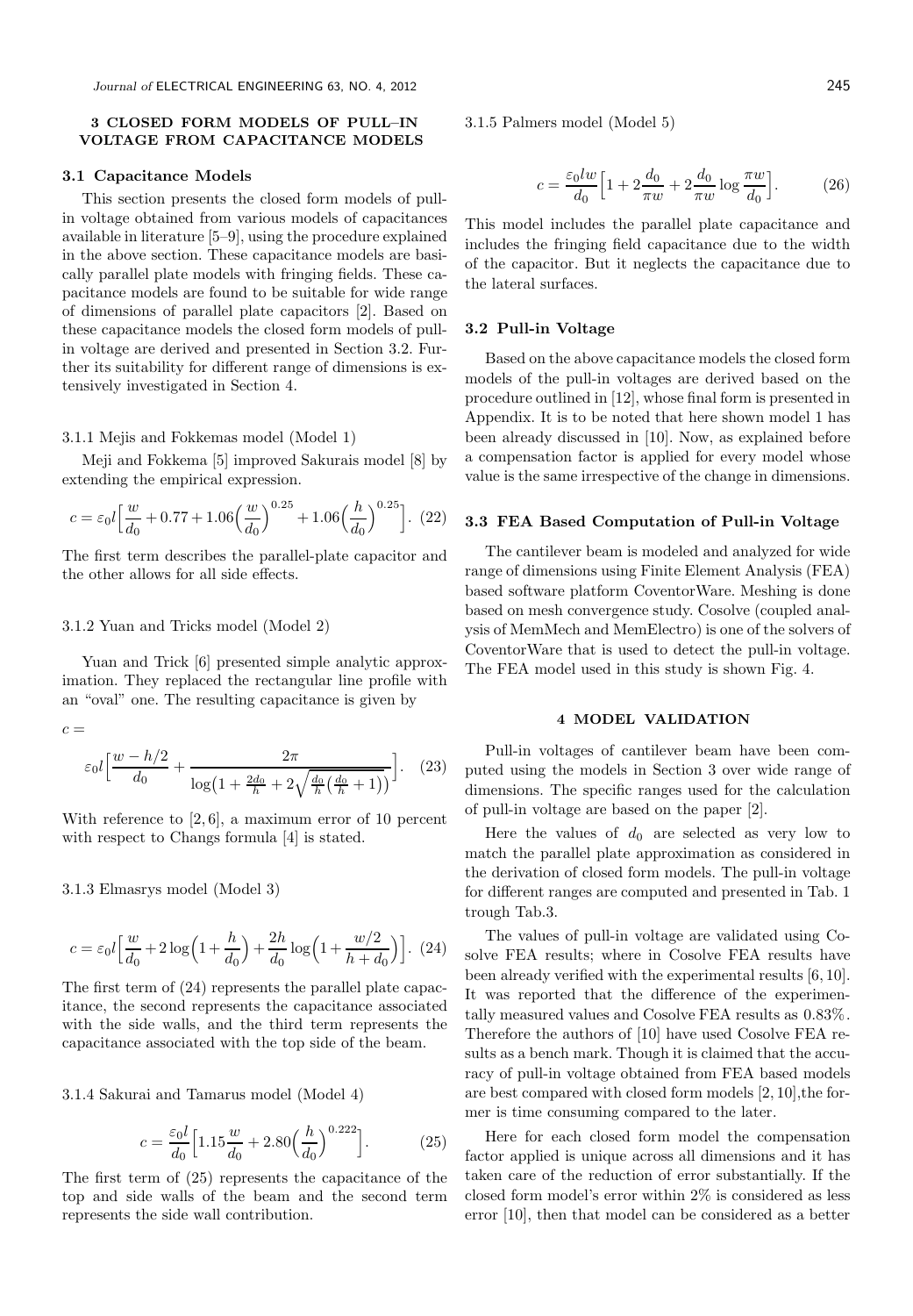| Common parameters                                                                 |        |        |        |                |  |  |
|-----------------------------------------------------------------------------------|--------|--------|--------|----------------|--|--|
| $h = 1.3 \mu \text{m}$ , $d_0 = 0.75 \mu \text{m}$ , Poisson's ratio $v = 0.06$ , |        |        |        |                |  |  |
| Young's modulus $E = 169$ GPa, $l = 100 \mu$ m.                                   |        |        |        |                |  |  |
| $w/d_0$                                                                           | 0.667  | 1.2    | 1.333  | $\overline{2}$ |  |  |
| $V_{PL1}$                                                                         | 5.2554 | 6.0076 | 6.1286 | 6.5473         |  |  |
| $\%$ -error                                                                       | 0.4856 | 1.4185 | 0.6871 | 0.1937         |  |  |
| $V_{PI,2}$                                                                        | 5.1518 | 5.9663 | 6.0977 | 6.5512         |  |  |
| $\%$ -error                                                                       | 1.4955 | 2.0957 | 1.1872 | 0.1339         |  |  |
| $V_{PI,3}$                                                                        | 5.1956 | 5.8984 | 6.0132 | 6.4249         |  |  |
| $\%$ -error                                                                       | 0.6568 | 3.2098 | 2.5568 | 2.0597         |  |  |
| $V_{PI,4}$                                                                        | 5.3769 | 5.9885 | 6.0806 | 6.3840         |  |  |
| $\%$ -error                                                                       | 2.808  | 1.7308 | 1.4648 | 2.6774         |  |  |
| $V_{PI,5}$                                                                        | 5.4816 | 6.1    | 6.1930 | 6.4996         |  |  |
| $\%$ -error                                                                       | 4.8103 | 0.0985 | 0.3559 | 0.9206         |  |  |
| Cosolve FEA                                                                       | 5.23   | 6.094  | 6.171  | 6.56           |  |  |
|                                                                                   |        |        |        |                |  |  |

**Table 1.** Pull-in voltage and %-error comparison for  $w/d_0 \leq 2$ 

**Table 3.** Pull-in voltage and %-error comparison for  $w \ge h/2$ 

| Common parameters                                                                  |       |      |      |      |  |
|------------------------------------------------------------------------------------|-------|------|------|------|--|
| $h = 0.75 \mu \text{m}$ , $d_0 = 0.75 \mu \text{m}$ , Poisson's ratio $v = 0.06$ , |       |      |      |      |  |
| Young's modulus $E = 169 \text{GPa}, l = 100 \mu \text{m}. (h \approx d_0)$        |       |      |      |      |  |
| w                                                                                  | 0.375 | 1.5  | 2.5  | 3.5  |  |
| $V_{PL,1}$                                                                         | 2.26  | 2.95 | 3.11 | 3.19 |  |
| $%$ -error                                                                         | 0.23  | 0.73 | 0.57 | 1.99 |  |
| $V_{PI,2}$                                                                         | 2.14  | 2.92 | 3.10 | 3.19 |  |
| $\%$ -error                                                                        | 5.56  | 1.75 | 0.81 | 2.05 |  |
| $V_{PI,3}$                                                                         | 2.26  | 2.97 | 3.18 | 3.31 |  |
| $\%$ -error                                                                        | 0.08  | 0.14 | 1.78 | 5.83 |  |
| $V_{PI,4}$                                                                         | 2.27  | 2.83 | 2.94 | 2.99 |  |
| $\%$ -error                                                                        | 0.14  | 4.63 | 5.83 | 4.17 |  |
| $V_{PI,5}$                                                                         | 2.25  | 2.85 | 2.97 | 3.03 |  |
| $\%$ -error                                                                        | 0.89  | 4.06 | 4.92 | 3.06 |  |
| Cosolve FEA                                                                        | 2.27  | 2.97 | 3.13 | 3.13 |  |

**Table 2.** Pull-in voltage and %-error comparison for  $w/d_0 > 10$ 

|                              | Common: $h = 1.3 \mu \text{m}$ , $d_0 = 0.75 \mu \text{m}$ , $l = 100 \mu \text{m}$ , |  |
|------------------------------|---------------------------------------------------------------------------------------|--|
| Poisson's ratio $v = 0.06$ , |                                                                                       |  |
|                              |                                                                                       |  |

| Young's modulus $E = 169$ GPa, |       |       |       |       |       |       |
|--------------------------------|-------|-------|-------|-------|-------|-------|
| $w/d_0$                        | 10    | 15    | 28    | 30    | 40    | 50    |
| $V_{PI,1}$                     | 7.52  | 7.61  | 7.74  | 7.74  | 7.77  | 7.80  |
| $\%$ -error                    | 8.33  | 9.66  | 10.02 | 9.66  | 10.12 | 10.41 |
| $V_{PI,2}$                     | 7.56  | 7.67  | 7.77  | 7.78  | 7.81  | 7.82  |
| $\%$ -error                    | 9.01  | 10.28 | 10.51 | 10.13 | 10.53 | 10.77 |
| $V_{PI,3}$                     | 7.79  | 8.09  | 8.52  | 8.56  | 8.73  | 8.86  |
| $\%$ -error                    | 13.39 | 17.54 | 21.15 | 22.46 | 24.91 | 26.66 |
| $V_{PL,4}$                     | 6.70  | 7.06  | 7.11  | 7.11  | 7.13  | 7.14  |
| $\%$ -error                    | 0.83  | 1.44  | 1.10  | 0.71  | 0.92  | 1.05  |
| $V_{PI,5}$                     | 7.11  | 7.17  | 7.23  | 7.23  | 7.25  | 7.26  |
| $\%$ -error                    | 2.55  | 3.16  | 2.80  | 2.40  | 2.62  | 2.75  |
| Cosolve                        | 6.94  | 6.95  | 7.03  | 7.06  | 7.06  | 7.06  |
| FEA                            |       |       |       |       |       |       |

model. The results of the better suited model amongst them are shown underlined in Tab.1 through Tab 3.

Table 1 shows the Pull-in voltage and its %-error for  $w/d_0 \leq 2$ . In this range  $V_{PI,1}$  s error is within 2%. Therefore for the range of  $w/d_0 \leq 2$ ,  $V_{PI,1}$  is a better suited model.

Table 2 shows the pull-in voltage and the %-error for the range of  $w/d_0 \geq 10$ . In this range  $V_{PI,4}$ s error is less compared to other models. Therefore in the range of  $w/d-0 \geq 10$ , it is concluded that  $V_{PI,4}$  is a better suited model.

Table 3 shows that  $V_{PI,1}$  percentage error is less compared with other models for the range of  $w \geq h/2$  and  $h \approx d_0$ . If the thickness of the beam is equal to the gap between the substrate and the beam, and  $w \geq h/2$ , the model  $V_{PI,1}$  is a better suited model.

Table 4. Pull-in voltage and %-error comparison for microgripper

| Finger: length $15\mu m$ , width $1\mu m$ , height $1.2\mu m$ , |       |        |                                             |         |         |
|-----------------------------------------------------------------|-------|--------|---------------------------------------------|---------|---------|
| Extension arm length $101 \mu m$ ,                              |       |        |                                             |         |         |
| Beam width 1.2 $\mu$ m, $w/d_0 = 0.1$                           |       |        |                                             |         |         |
| Models                                                          |       |        | $V_{PI,1}$ $V_{PI,3}$ $V_{PI,4}$ $V_{PI,5}$ |         | Cosolve |
| Pull-in                                                         | 29.33 | -38.90 | 24.61                                       | - 27.35 | 29.69   |
| Voltage                                                         |       |        |                                             |         |         |
| Error $%$                                                       | 1.20  | 7.89   | 31.03                                       | 17.09   |         |

Moreover, Fig. 5 shows the pull-in voltage versus width of the beam with respect to both the closed form model results and the CoventorWare results. Here the results are plotted for further a wide range; width varying from 0.25  $\mu$ m to 50 $\mu$ m. It could be seen that the models 1, 4 and 5 are found to be closer to CoventorWare results. This corroborates with the results already presented in Tab. 1 through Tab. 3. Therefore it could be concluded that a particular model is better suited for a particular dimension but indeed not in the entire range. Paper [10] presented a closed form model for the computation of pull-in voltage based on Meji's and Fokkema's capacitance model. Investigation shows that this model is suitable only for particular dimensions but not for wide range of variation in dimension of cantilever beam. Therefore appropriate model has to be chosen for the appropriate dimension of cantilever beam for the calculation of pull-in voltage.

#### 5 MICROGRIPPER PULL–IN VOLTAGE ANALYSIS

The proposed closed form models were also applied to find the pull-in voltage of electrostatically actuated microgripper. Figure 6 shows the FEA model of the rectangular microgripper. Similar to the cantilever beam simulation here also Cosolve (coupled analysis of MemMech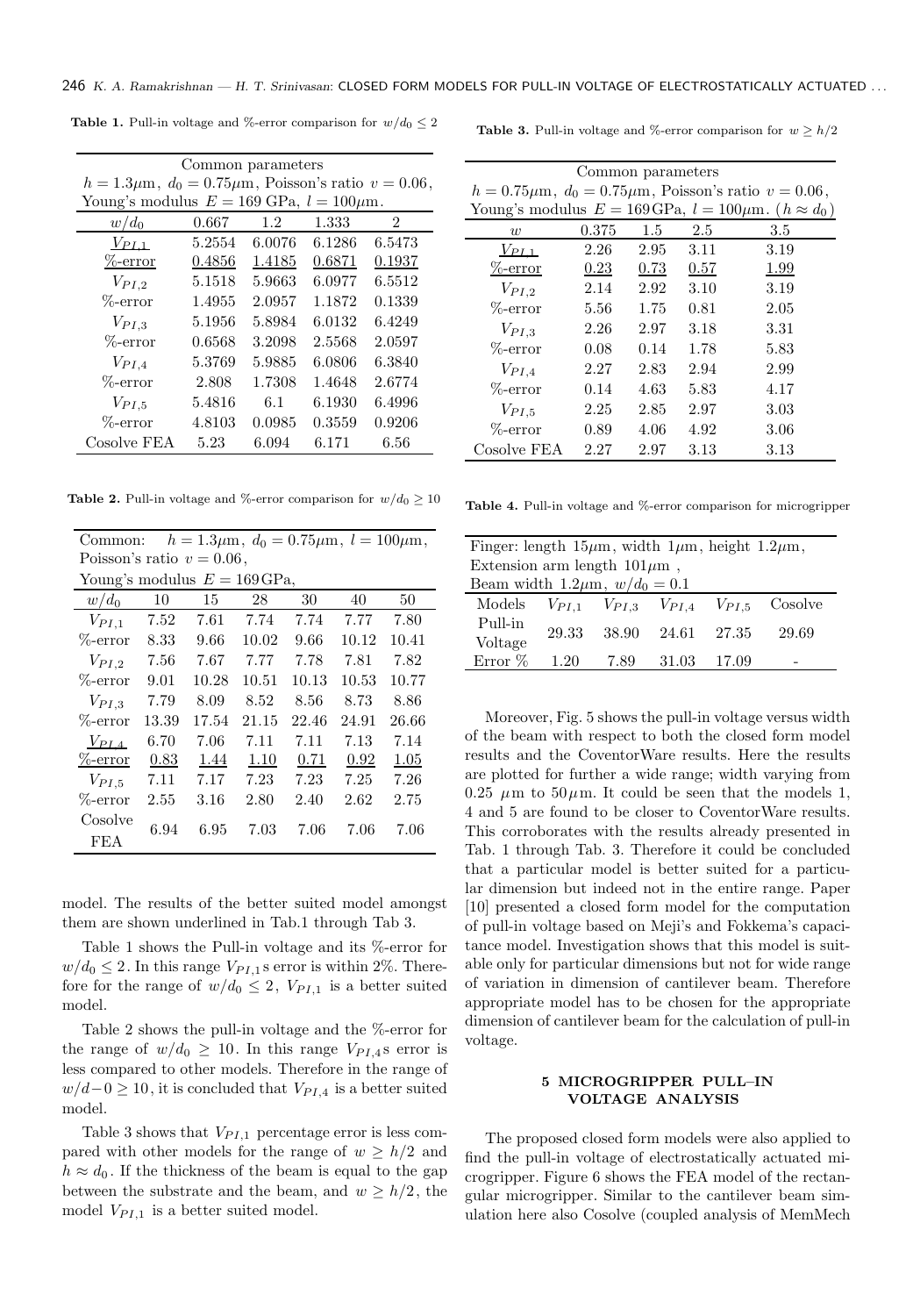



Fig. 6. FEA simulation of microgripper

and MemElectro) of CoventorWare is used to detect the pull-in voltage. The pull-in voltage comparison for rectangular microgripper is given in Tab. 5.

With reference to Tab. 1 from the previous cantilever beam pull-in voltage results for a dimension range of  $w/d_0 \leq 2$ ,  $V_{PI,1}$  is a better suited model with less error. Here those results are further validated by microgripper. For dimension range of  $w/d_0 \leq 2$ ,  $V_{PI,1}$  shows a less error of 1.202%, compared to the other models.

#### 6 CONCLUSION

In this paper five closed form models for the calculation of pull-in voltages have been derived from different capacitance models. These models are validated by comparing the results with Cosolve FEA results for wide range of dimensions. Comparison of the pull-in voltages determined from these models shows that particular models are better suited for particular given ranges. The error is within  $\pm 2\%$  deviation as compared to the experimentally verified results for those particular models. It is observed that to get accurate value of pull-in voltage, appropriate models have to be chosen for the respective range of dimensions. Further these models have been validated



Fig. 4. FEA simulation model in CoventorWare Fig. 5. Pull-in voltage versus width of the beam

by finding the pull-in voltage of electrostatically actuated microgripper with rectangular fingers. These models are relatively simple and less time consuming against the FEA models.

#### Acknowledgement

The authors would like to thank NPMASS program (National Program on Microstructure and Smart Systems) for their support in providing the MEMS simulation tools and UGC (University Grants Commission) of Government of India for their financial grant.

#### $Appendix$  — Pull-in voltage models

All formulae bellow are presented in a uniform fashion, using reduced (dimensionless) variables

$$
r = \frac{d_0}{h}, \quad s = \frac{w}{h}.
$$

Model 1

$$
V_{PI,1} = \frac{h}{l^2} \sqrt{\frac{0.222 \tilde{E}}{c_f A_1 r} \tilde{\varepsilon}_0}
$$

where dimensionless function

$$
A_1 = \frac{5}{6} + 0.189(\frac{r}{s})^{0.75} + 0.398(\frac{r}{s^2})^{0.5}
$$

and the compensation factor was set to:  $c_f = 0.76$ .

Model 2

$$
V_{PI,2} = \frac{h}{l^2} \sqrt{\frac{0.222 \tilde{E}}{c_f B_1 r \epsilon_0}}
$$
  
where  $B_1 = \left[\frac{5(2s-1)}{12s^2}\right] + \pi \left(\frac{r}{s}\right)^2 \frac{\sqrt{r(r+1)} + 2}{\sigma \log \sigma^2} +$   
 $+ 2\pi r \left[\frac{16r(r+1) + \log \sigma (2r+1)\sqrt{r(r+1)}}{3s^2 \log \sigma^3 (r+1)^2}\right]$ 

where  $\sigma = 1 + 2r + 2\sqrt{r(r+1)}$ , and the compensation factor was set to:  $c_f = 0.76$ .